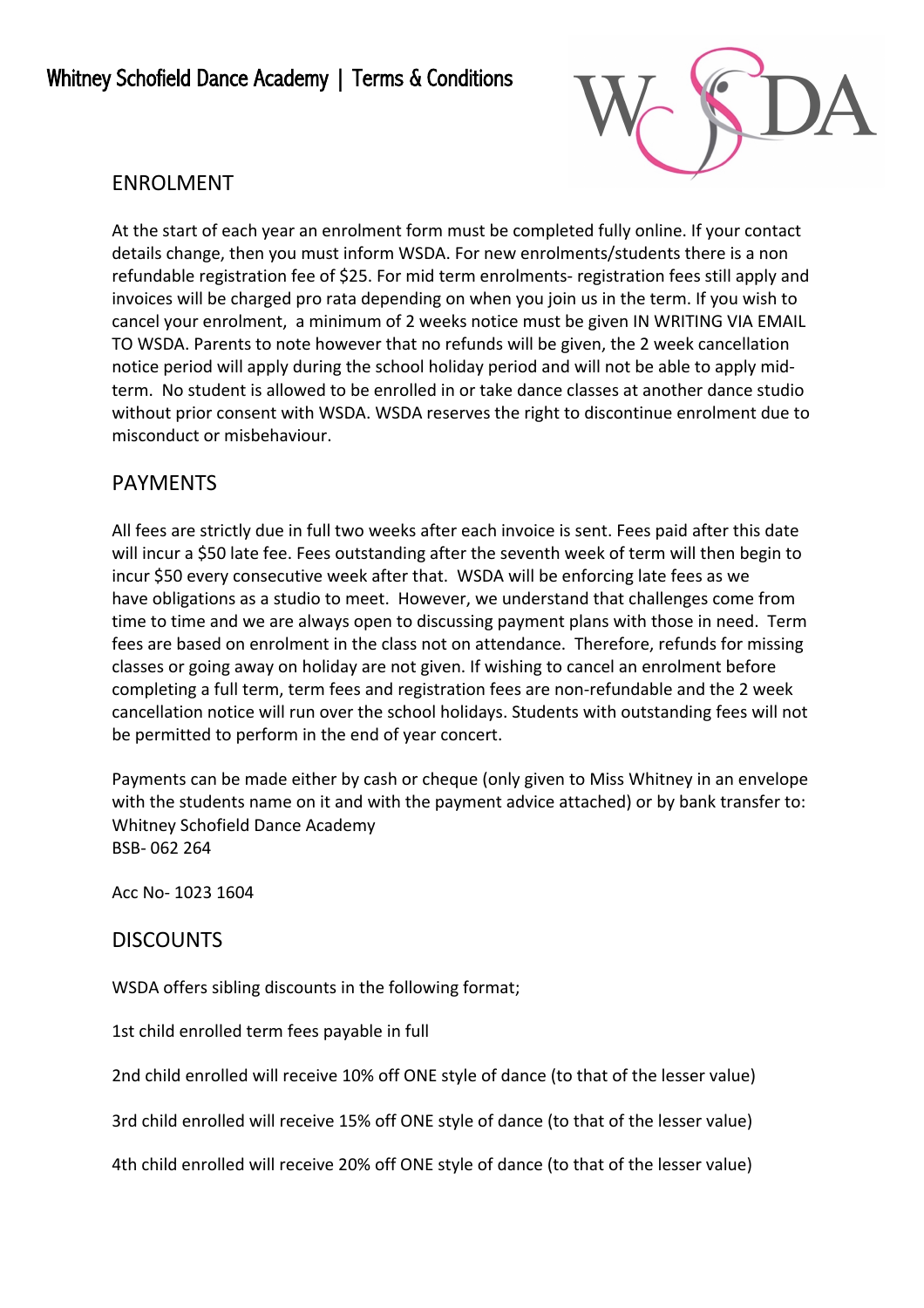# CLASS ATTENDANCE & PUBLIC HOLIDAYS

Please contact WSDA if your child will be missing class or will be going away on holiday. Public Holidays fall on different days throughout the year and it is still part of payment for the term even though the studio does not run classes on public holidays. No discounts or refunds apply if a student goes away on holiday/is sick or if public holidays fall on one of your given dance days.

### WATCHING CLASSES

Watching classes will be available to parents and families on the last lesson of terms 1 & 2. This may be subject to change. To maintain dancer's concentration and focus, watching classes is not permitted on a week to week basis.

### UNIFORM & GROOMING

Each student is to have the correct uniform required for each class along with the correct ballet shoes/jazz shoes/foot thongs. Hair is to always be neatly slicked back in a bun for all styles of dance with no hair on the face. Jewellery is not allowed to be worn into class.

### **CHOREOGRAPHY**

To protect our creative teachers and choreographers, all dances and choreography remain as the intellectual property of WSDA. As such, may not be used or entered into competitions' without the permission of the principal of WSDA.

### LOST PROPERTY

While WSDA will store lost property we take no responsibility for any items left on the premises. We ask parents to please label all clothing and shoes. All lost property will be kept til the end of the term. Any unclaimed items will be given away or disposed of.

#### FOOD & DRINK

NO food is to be brought into the studio or consumed during class. Only water can be drunk and we ask parents to please label their children's water bottles.

#### TIMETABLE

WSDA reserves the right to change the timetable at any time. In the event of such changes, parents and students will be notified in advance. At the conclusion of all ballet examinations, WSDA reserves the right to change the timetable to allow for concert preparation.

WSDA reserves the right to schedule extra rehearsals for exam preparation and/or concert preparation.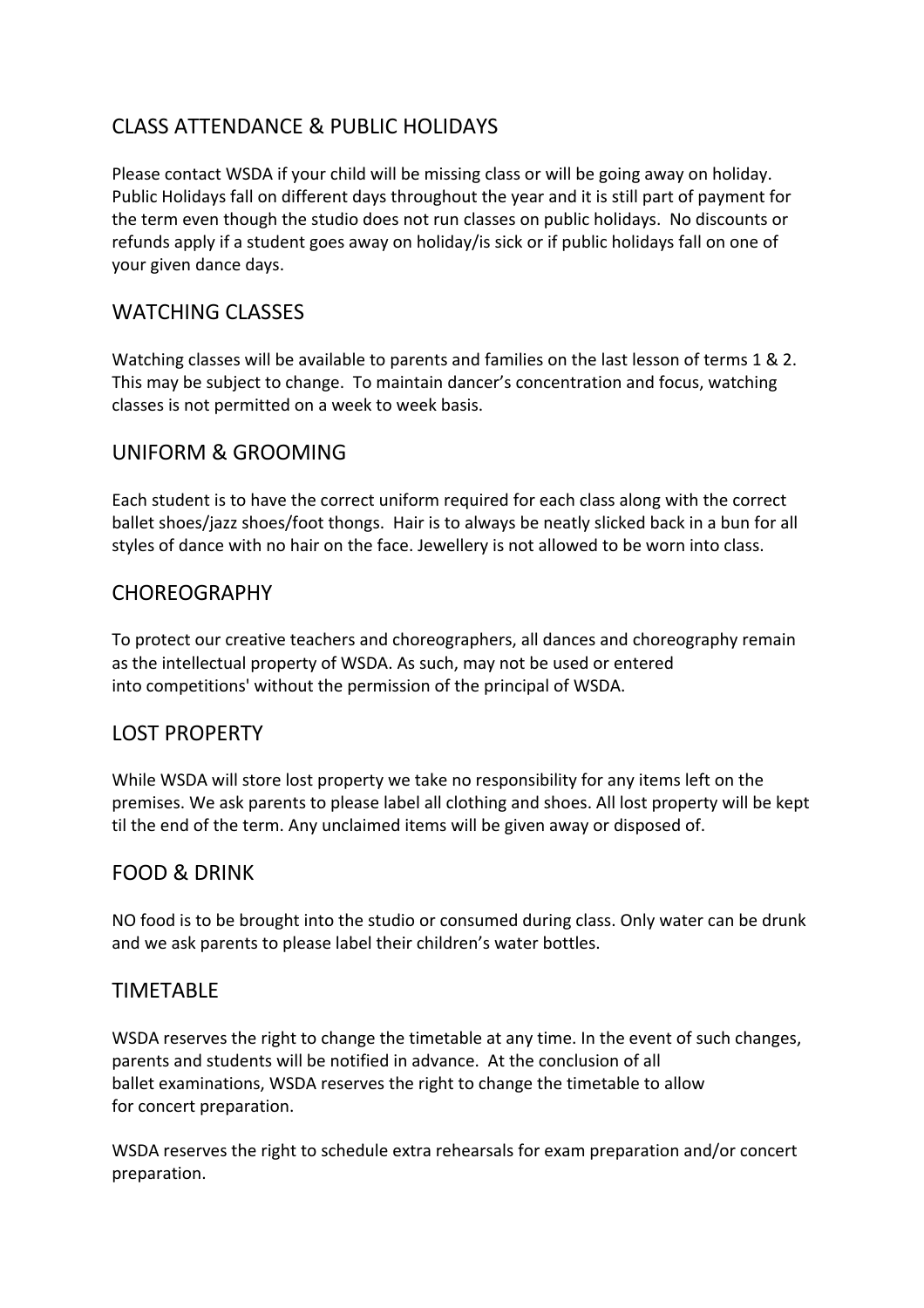## CECCHETTI BALLET EXAMINATIONS

All students enrolled in ballet from Pre-Primary level upwards are required to take part in a Cecchetti ballet exam held once a year (normally around August) if WSDA feels the student is ready. Parents are to please notify WSDA if they do not wish to take part in the ballet exams or if they will be away. Costs are involved with ballet exams which include the Cecchetti examination fee, pianist's fees on exam day & the cost of the examiner and these are liable to the parents.

## ANNUAL CONCERT

We hold an annual end of year concert around November at The Concourse Theatre in Chatswood and each student within WSDA participates. Parents are to alert WSDA if they will be away for the annual concert by the end of Term 2 in order to not be charged for their concert costume as costume orders and preparation are done at the end of Term 2. Parents are accountable for the concert costume costs if WSDA has not been informed at the conclusion of Term 2 that they will be unable to participate. Typically each year, WSDA's concert occurs in week 7/8 of Term 4 with classes continuing for one more week post concert. The last 2 weeks of term are made up by extra/dress rehearsals prior to the concert.

## EISTEDDFODS

Selected students are chosen by WSDA to compete in Eisteddfods from our audition process. A private lesson every week will be needed for students competing in solo's and parents are responsible to pay for the Eisteddfod costume, props and entry into numerous Eisteddfods. Eisteddfod troupe team members are to understand that they are a part of the WSDA troupe team and will be required to attend ALL rehearsals (unless otherwise discussed with Miss Whitney or extremely unwell) and to be available for ALL eisteddfods entered over the year as well as a costume hire fee per troupe accepted into.

### GENERAL SAFETY

WSDA is committed to providing a safe and healthy workplace for both our teachers, dancers, parents and visitors. The nature of dance tuition occasionally requires teacher contact for the purposes of placement and correction of technique.""All teachers hold a Working with Children Check and undergo annual First Aid Training. A First Aid Kit is available on site, however in the event of an emergency a student's parents will be called. In the case of a serious emergency, an ambulance will be called. WSDA is not a licensed child minding facility and we are therefore unable to look after other children who are not attending our classes. Please ensure that students are punctual to class and that they are picked up on time by a parent at the conclusion of their class as WSDA will not be held responsible for the safety of a student outside of their class time. When a dancer leaves the studio, he/she is out of our care.

## ANTI-BULLYING